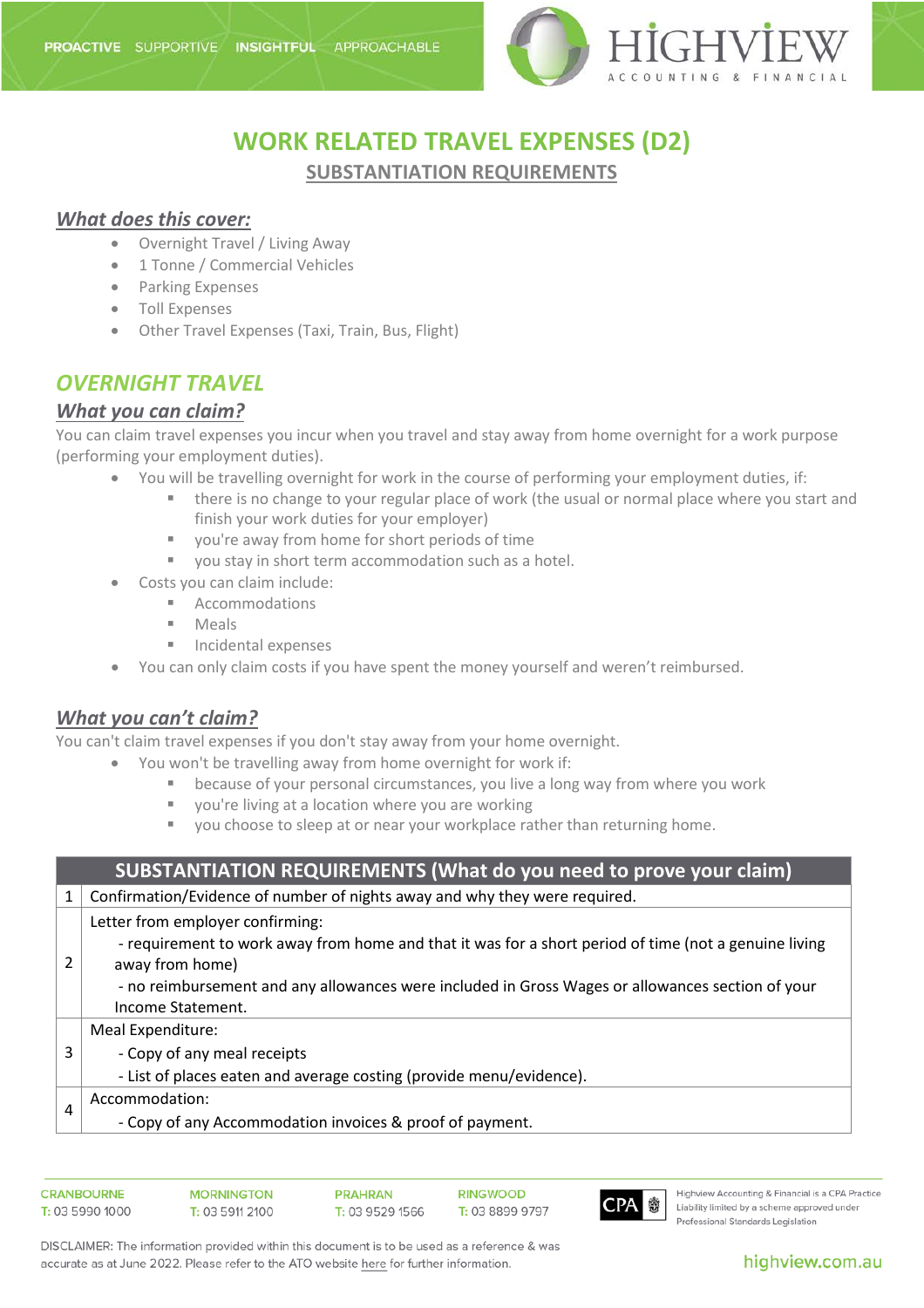

# *1 TONNE / COMMERCIAL VEHICLES*

### *How does it work?*

- Your vehicle is not considered to be a car if it is a vehicle that:
	- has a carrying capacity of one tonne or more, such as a ute or panel van
	- can transport nine passengers or more, such as a minivan.

In these circumstances – for example, if you use a ute – you can claim the actual expenses that relate to your work travel. Examples of actual expenses include:

- $-$  fuel
- $\blacksquare$  oil
- $\blacksquare$  insurance
- **repairs and servicing**
- car loan interest
- **registration**
- **depreciation.**
- You must keep records of all your actual expenses to prove your expense claims.
- You must also have records that show how you have calculated your work travel as a percentage of your overall travel. While it is not a requirement to keep a logbook, it is the easiest way to show how you have calculated your work-related use of the vehicle.
- You cannot use the Cents per KM method for these vehicles.

### **SUBSTANTIATION REQUIREMENTS (What do you need to prove your claim)**

| 1              | Details of how your claim was calculated (that is, a description of each expense included in the claim and the<br>amount claimed for each expense).                                                                                                                              |
|----------------|----------------------------------------------------------------------------------------------------------------------------------------------------------------------------------------------------------------------------------------------------------------------------------|
| $\overline{2}$ | Copy of minimum 4 week travel Log outlining both work related and private travel to provide an indication<br>on the work related percentage of the vehicle (We recommend maintaining a full 12 week logbook to<br>ensure you have a better chance at substantiating your claim). |
|                | Letter from employer outlining the below points:                                                                                                                                                                                                                                 |
| 3              | - Requirement to travel to different sites                                                                                                                                                                                                                                       |
|                | - Requirement to carry bulky tools (give examples) - if this is the reason you are entitled to claim.                                                                                                                                                                            |
|                | - Does the employer have a secure lockable facility to store tools overnight?                                                                                                                                                                                                    |
|                | Copies of all fuel receipts (must be legible, we recommend taking photo copies or using the ATO                                                                                                                                                                                  |
| 4              | myDeductions app)                                                                                                                                                                                                                                                                |
| 5              | Copy of Vic Roads registration invoice and receipt/confirmation of payment.                                                                                                                                                                                                      |
| 6              | Copy of Insurance Policy invoice and receipt/confirmation of payment.                                                                                                                                                                                                            |
| 7              | Copy of Repair & Maintenance invoices and receipt/confirmation of payment.                                                                                                                                                                                                       |
| 8              | Copy of Original Car Purchase Invoice.                                                                                                                                                                                                                                           |
| 9              | Copy of Finance Contract for car loan.                                                                                                                                                                                                                                           |
| 10             | Copy of Depreciation Schedule (contained in your tax return).                                                                                                                                                                                                                    |
|                | If your claim relates to the transport of bulky tools and equipment provide:                                                                                                                                                                                                     |
| 11             | - a list of all work items carried, the weight and size.                                                                                                                                                                                                                         |
|                | - details of the types of secure storage available on sites, and why you can't store your tool there.                                                                                                                                                                            |
| 12             | Photos of Work Vehicle packed full of tools and work equipment.                                                                                                                                                                                                                  |



Highview Accounting & Financial is a CPA Practice Liability limited by a scheme approved under Professional Standards Legislation

DISCLAIMER: The information provided within this document is to be used as a reference & was accurate as at June 2022. Please refer to the ATO website here for further information.